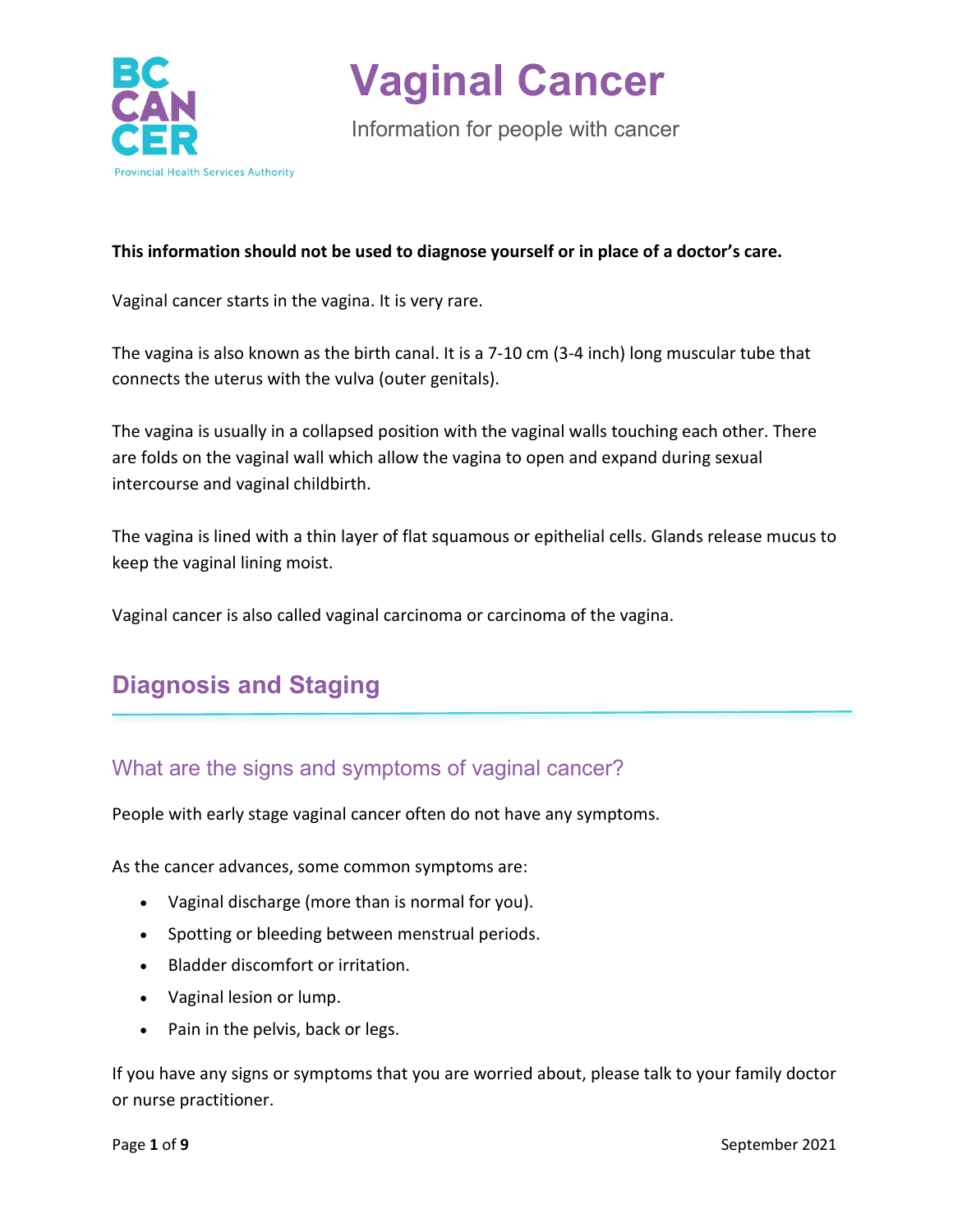

Information for people with cancer

## How is vaginal cancer diagnosed?

Tests that may help diagnose vaginal cancer include:

- **Pelvic exam:** a doctor or nurse practitioner feels your uterus, ovaries, cervix and vagina to look for anything unusual.
- **Colposcopy**: a specialist doctor uses a microscope called a colposcope to look for abnormal cells in your cervix and vagina. This test is used to confirm the diagnosis from a pelvic exam.
- **Barium enema**: a chalky liquid (barium) is used so that body parts show up better on imaging tests. This test will check if the cancer has spread to your rectum.
- **Biopsy:** a small amount of tissue is removed. A specialist (pathologist) will examine the tissue.
- **CT (computed tomography) scan of the pelvis and abdomen:** to see if the cancer has spread to other organs or tissues.
- **MRI (magnetic resonance imaging):** to see if the cancer has spread to other organs or tissues.
- **PET (positron emission tomography) scan:** to see if the cancer has spread to other organs or tissues.

For more information on tests used to diagnose cancer, see our Recommended Websites Screening and Diagnosis section: [bccancer.bc.ca/our-services/services/library/recommended](http://www.bccancer.bc.ca/our-services/services/library/recommended-websites/screening-and-diagnosis-websites)[websites/screening-and-diagnosis-websites](http://www.bccancer.bc.ca/our-services/services/library/recommended-websites/screening-and-diagnosis-websites)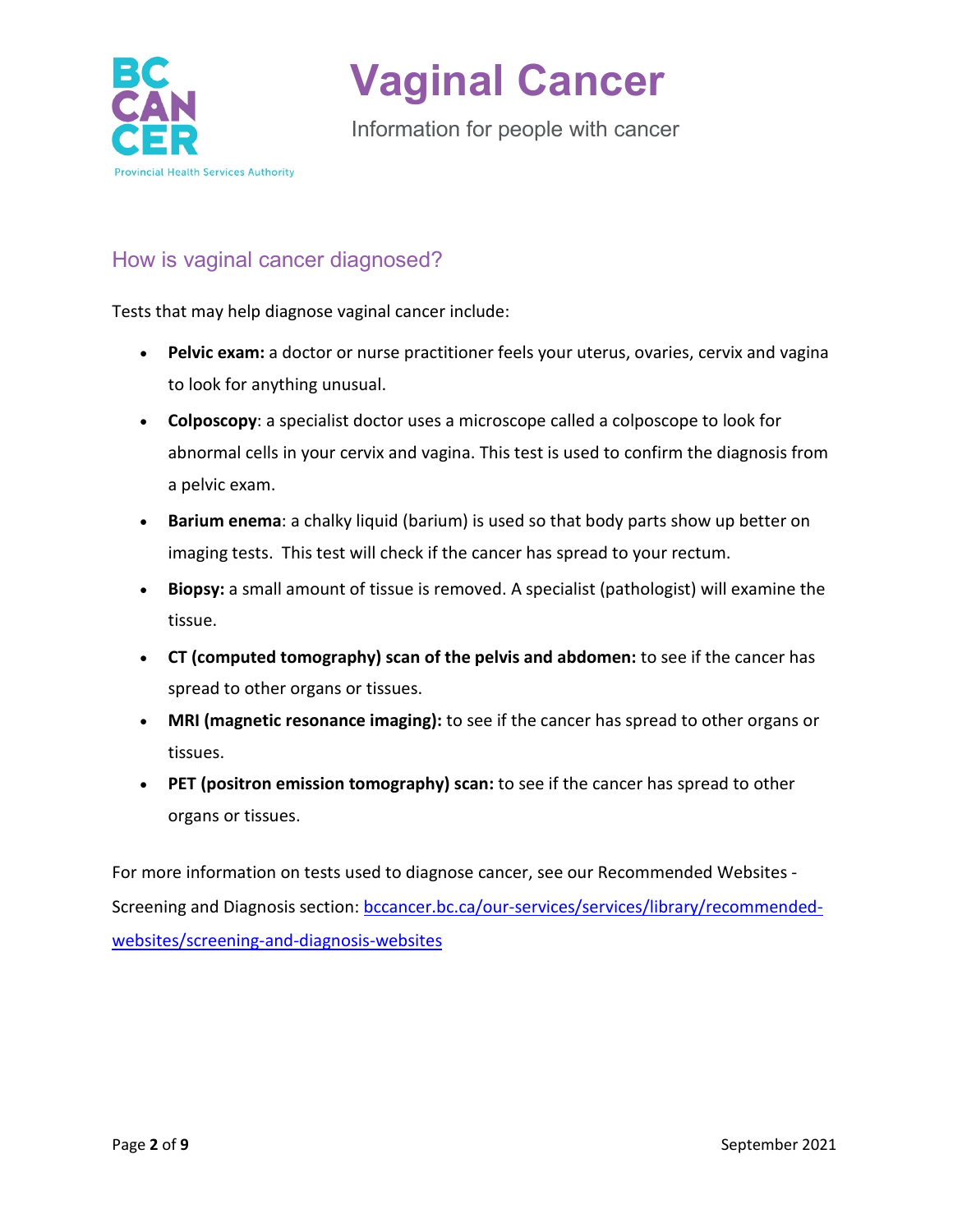

Information for people with cancer

## What are the types of vaginal cancer?

#### **Squamous cell cancer**

- Most common type. About 85% (85 out of 100) of vaginal cancers.
- Grow slowly.
- When normal cells begin to change in the surface layer of the vagina (epithelium) they are called pre-cancerous. This condition is called vaginal intraepithelial neoplasia (VAIN).

#### **Adenocarcinoma**

- Starts in the gland cells of the lining of the vagina.
- About 15% (15 out of 100) of vaginal cancers.
- **Clear cell adenocarcinoma**: Usually seen in young women who were exposed to the drug diethylstilbestrol (DES) while they were in the womb.

#### **Melanoma**

- Forms on the skin of the vagina. It usually affects the lower or outer part of the vagina.
- Rare.

#### **Sarcomas**

- Forms deep in the wall of the vagina, not on the surface.
- Rare.

#### **Vaginal intraepithelial neoplasia (VAIN)**

- This is not cancer. It is a precancerous condition.
- Can become cancer if not treated.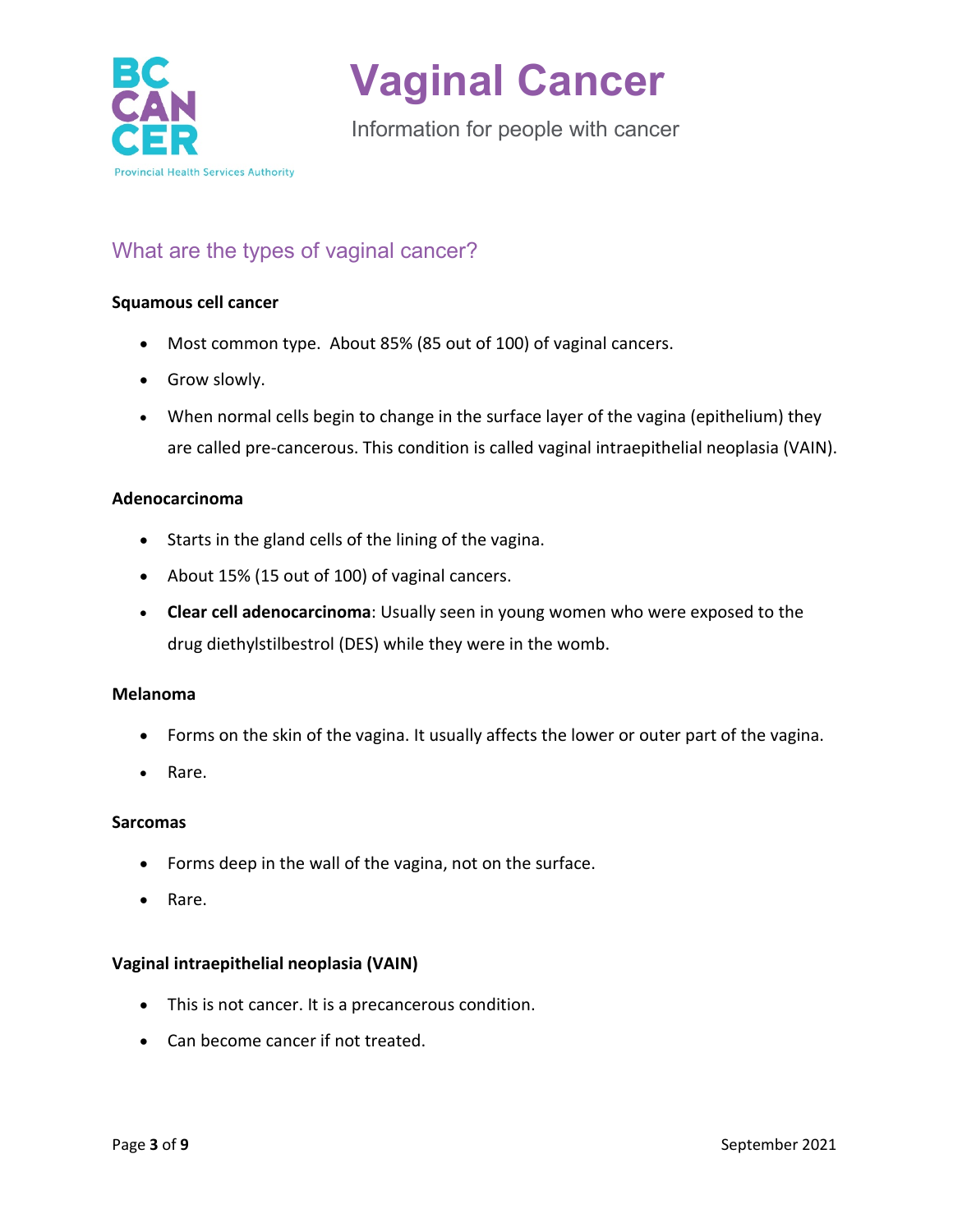

Information for people with cancer

## What are the stages of vaginal cancer?

Staging describes the cancer. Staging is based on how much cancer is in the body, where it was first diagnosed, if the cancer has spread and where it has spread to.

The stage of the cancer can help your health care team plan your treatment. It can also tell them how your cancer might respond to treatment and the chance that your cancer may come back (recur).

#### **Vaginal cancer staging:**

- **Stage 0:** Carcinoma in situ or vaginal intraepithelial neoplasia (VAIN).
- **Stage 1:** Tumour is only in the wall of the vagina.
- **Stage 2:** Tumour has grown into the subvaginal tissue but not the pelvic wall.
- **Stage 3:** Tumour has grown into the pelvis wall and may have spread to nearby lymph nodes.
- **Stage 4:** The tumour has grown into the bladder, rectum or other tissues outside the pelvis or has spread to other parts of the body (distant metastasis) such as the lungs, liver or bone.

For more information on staging, see our About Cancer page:

[bccancer.bc.ca/health-info/types-of-cancer/about-cancer](http://www.bccancer.bc.ca/health-info/types-of-cancer/about-cancer)

### What are the grades of vaginal cancer?

The grade of the cancer describes how different the cancer cells look from normal cells and how fast the cancer cells are growing. A pathologist will give the cancer a grade after looking at the cells under a microscope.

Vaginal cancer can be grade 1, 2 or 3. The lower the number, the lower the grade.

**Low grade:** cells are abnormal but look a lot like normal cells. Low grade cancers usually grow slowly and are less likely to spread.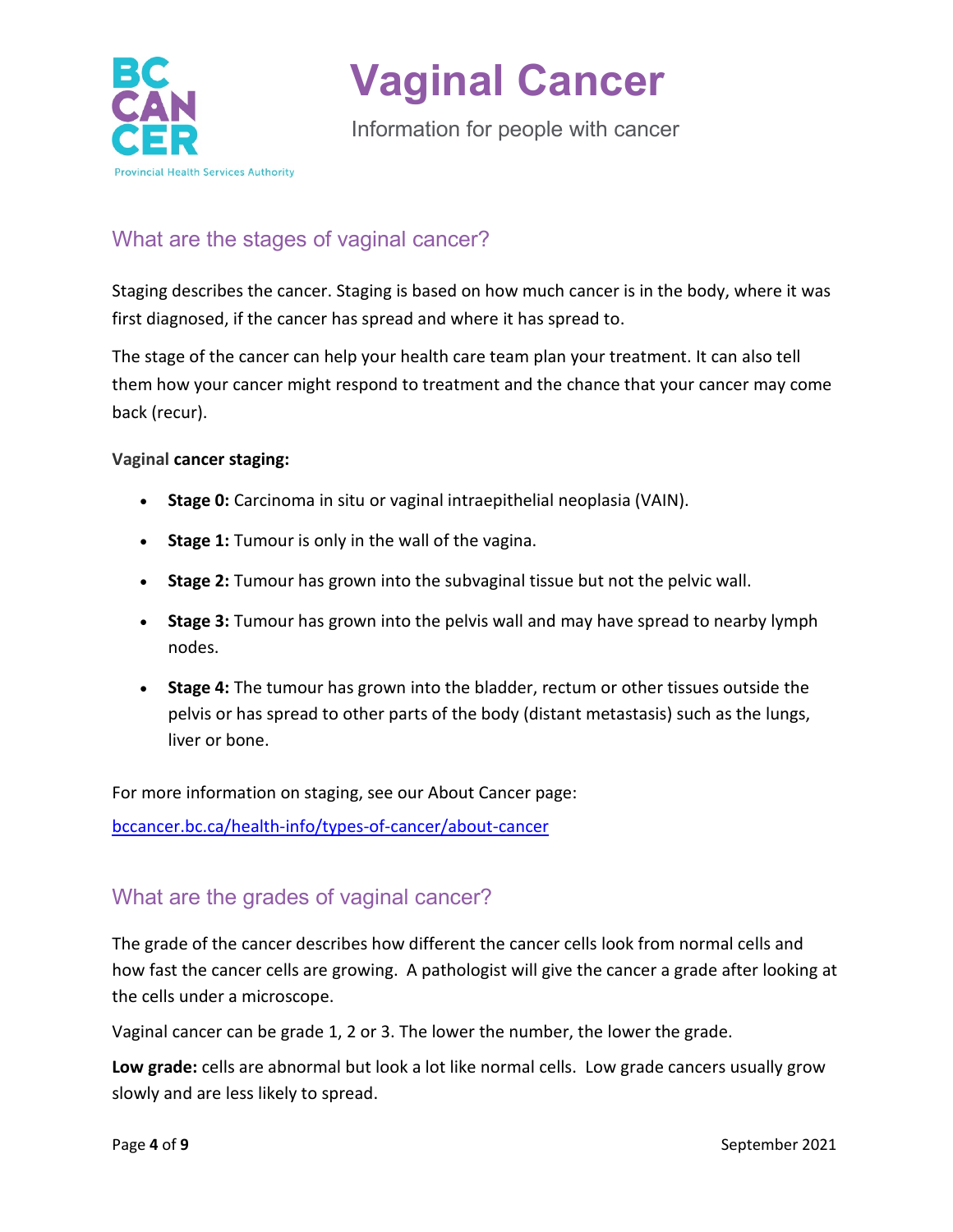

Information for people with cancer

**High grade:** cells are abnormal and do not look like normal cells. High grade cancers usually grow more quickly and a more likely to spread.

The grade of the cancer can help your health care team plan your treatment.

## **Treatment**

## What is the treatment for vaginal cancer?

Cancer treatment may be different for each person. It depends on your particular cancer. Your treatment may be different from what is listed here.

#### **Vaginal Intraepithelial Neoplasia (VAIN)**

- Main treatment is laser therapy, surgery and radiation therapy (high energy x-rays that kill or shrink cancer).
- If the lesion (growth) is only in one area of the vagina, it may be removed by laser or surgery. When surgery is done, a skin graft may be needed. This is when a piece of skin from a healthy part of your body is used to cover or fill a space in another part of your body.
- A vaginectomy is when a surgeon removes part or all of your vagina.

#### **Vaginal Cancer**

- Treated with radiation therapy or surgery.
- For cancer in the entrance and lower half of the vagina:
	- $\circ$  Radical vulvectomy (surgeon removes your vulva) or vaginectomy (surgeon removes your vagina).
	- $\circ$  If cancer cannot be removed with surgery, radiation therapy may be used.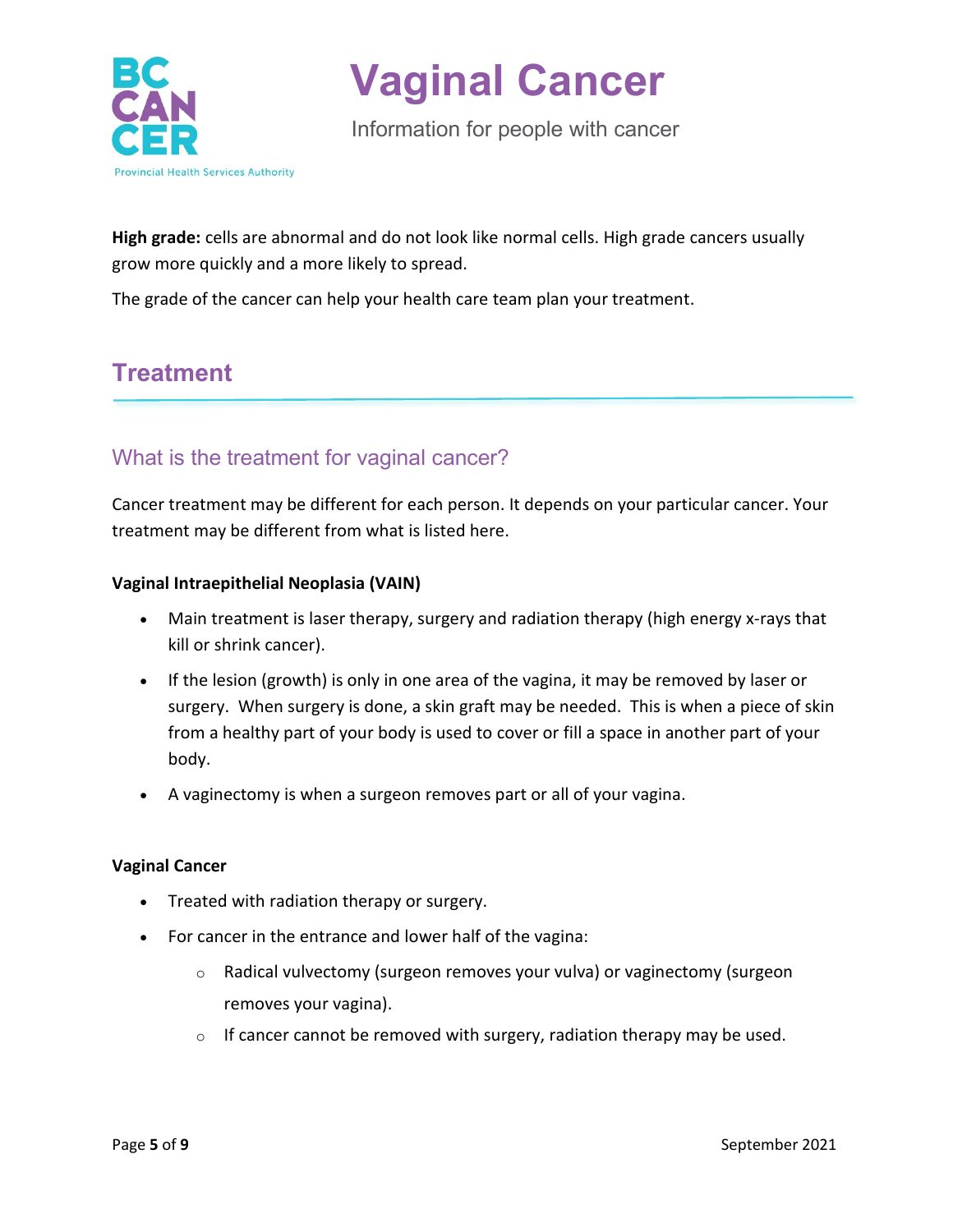

Information for people with cancer

- For cancer in the upper half of the vagina, combination of intracavitary radiation therapy (radioactive material is placed directly into the vagina) and external beam pelvic radiation therapy (a machine aims radiation at the pelvis).
- Sarcomas are treated with surgery if possible. Radiation therapy and systemic therapy (chemotherapy) may also be used.
- In advanced cancers, radiation therapy and systemic therapy may be used to help with symptoms.
- Your health care team may encourage you to take estrogen and progesterone replacement. If you do not have a uterus, there is no need for progesterone.

For more information about radiation therapy go to:

[bccancer.bc.ca/our-services/treatments/radiation-therapy](http://www.bccancer.bc.ca/our-services/treatments/radiation-therapy)

For more information about systemic therapy go to:

[bccancer.bc.ca/our-services/treatments/systemic-therapy-\(chemotherapy\)](http://www.bccancer.bc.ca/our-services/treatments/systemic-therapy-(chemotherapy))

## What is the follow-up after treatment?

- Follow-up testing and appointments are based on your type of cancer.
- Please talk to your health care team about what follow-up you need.
- Guidelines for follow-up after treatment are on our website: [www.bccancer.bc.ca/health-professionals/clinical-resources/cancer-management](http://www.bccancer.bc.ca/health-professionals/clinical-resources/cancer-management-manual/gynecology/vagina#Follow-up-Vagina)[manual/gynecology/vagina#Follow-up-Vagina](http://www.bccancer.bc.ca/health-professionals/clinical-resources/cancer-management-manual/gynecology/vagina#Follow-up-Vagina)
- These are guidelines written for your doctor, nurse practitioner or specialist. You can look at them to see what appointments and tests you might need after treatment.
- After treatment, you may return to the care of your family doctor or specialist for regular follow-up. If you do not have a family doctor, please talk to your BC Cancer health care team.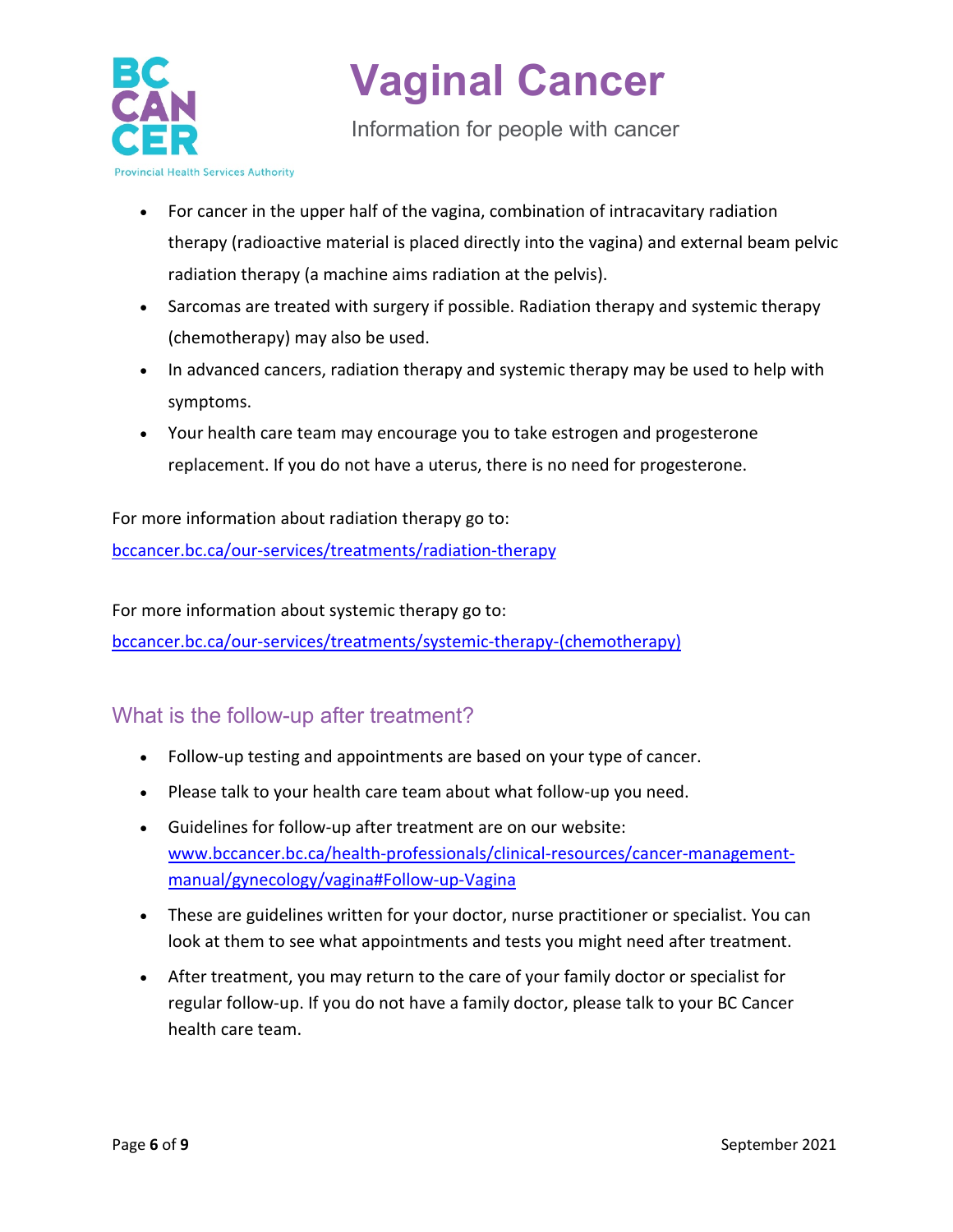

Information for people with cancer

#### • **Follow-up appointments**

- o For the first year after treatment, you should see your doctor or nurse practitioner every 3 months. For the next year, you should see them every 4 months.
- $\circ$  After the first two years, you should see your doctor or nurse practitioner every 6 months for the next 3 years.
- o After 5 years, see your doctor or nurse practitioner once per year.
- The BC Cancer Life after Cancer page has information on issues that cancer survivors may face: [bccancer.bc.ca/lifeaftercancer](http://www.bccancer.bc.ca/lifeaftercancer)

## **More Information**

### What causes vaginal cancer and who gets it?

Vaginal cancer is very rare.

These are some of the risk factors for this cancer. Not all of these risk factors may cause this cancer, but they may help the cancer start growing.

- Being a woman over the age of 60 [see note below, Statistics]
- Having a human papillomavirus (HPV) infection.
- Radiation therapy for cervical cancer.
- Having cervical, vulvar or anal cancer.

#### **Statistics**

**B.C.:** [www.bccancer.bc.ca/health-info/disease-system-statistics/statistics-by-cancer-type](http://www.bccancer.bc.ca/health-info/disease-system-statistics/statistics-by-cancer-type)

**Canada:** [www.cancer.ca/en/cancer-information/cancer-type/vaginal/statistics/?region=bc](https://www.cancer.ca/en/cancer-information/cancer-type/vaginal/statistics/?region=bc)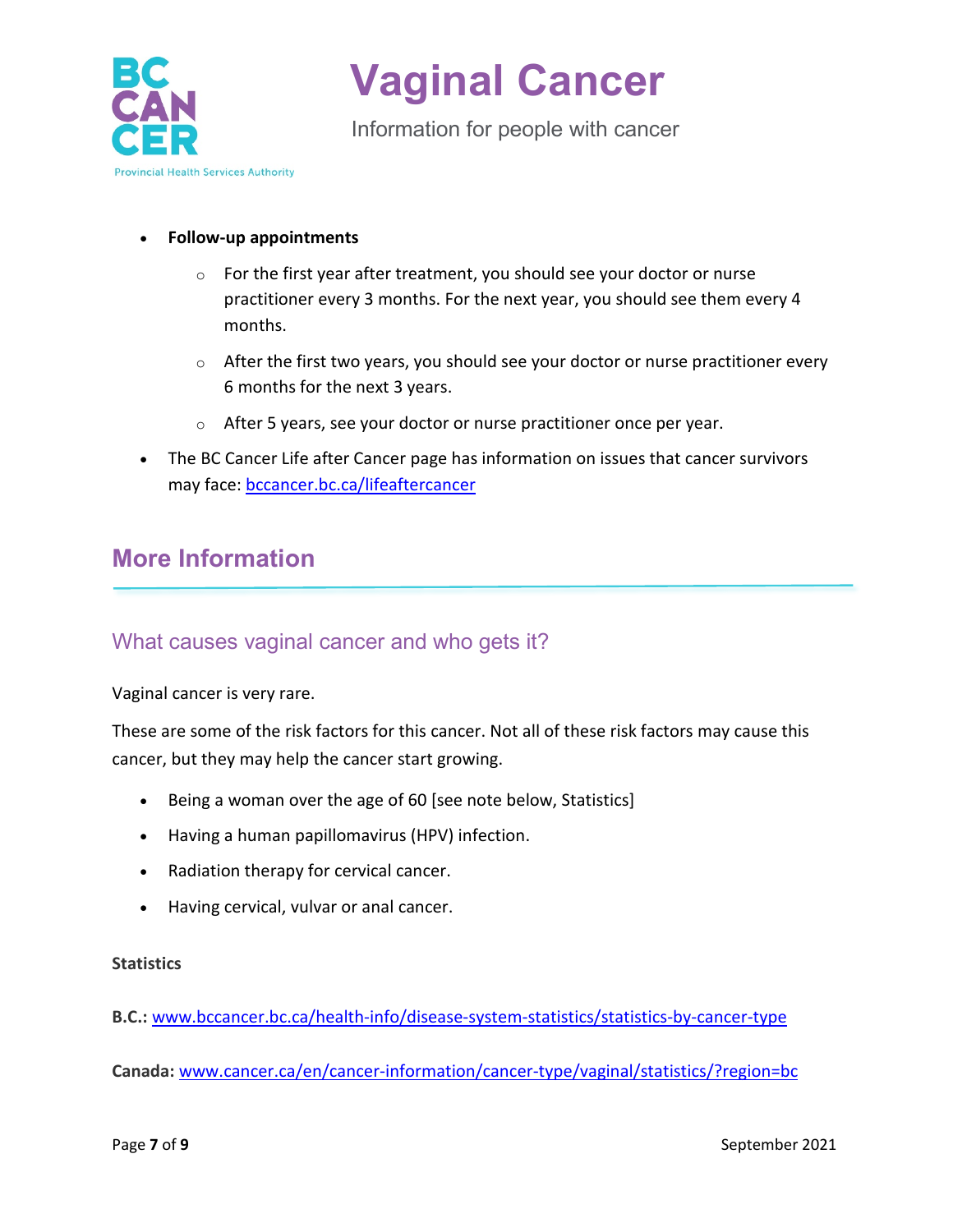

Information for people with cancer

**Note:** Available statistics do not have information about the inclusion of transgender and gender diverse participants. It is unknown how these statistics apply to transgender and gender diverse people. Patients are advised to speak with their primary care provider or specialists about their individual considerations and recommendations.

## Can I help prevent vaginal cancer?

Here are some things you can do to lower your risk of vaginal cancer:

- **Get regular sexual health screening:** Sexual health screening is important for people who are sexually active.
- **Practice safe sex:** Use a condom or barrier method every time you have vaginal, anal or oral sex.
- **Get vaccinated against HPV (human papillomavirus**): It is best to get the HPV vaccine before becoming sexually active. However, people who are already sexually active may still benefit from the vaccine. There is more information on the Immunize BC website: [immunizebc.ca/diseases-vaccinations/hpv](http://immunizebc.ca/diseases-vaccinations/hpv)

## Is there screening for vaginal cancer?

- Most cases of vaginal cancer are found through routine pelvic exams and Pap tests.
- Pap tests look for cervical cancer (cancer of the cervix). However, during a Pap test and pelvic exam, a doctor or nurse practitioner may find a problem with the vagina. It is important to get regular pelvic exams and Pap tests.
- For more information on Pap screening: [www.bccancer.bc.ca/screening/cervix/get](http://www.bccancer.bc.ca/screening/cervix/get-screened/what-is-cervical-screening)[screened/what-is-cervical-screening](http://www.bccancer.bc.ca/screening/cervix/get-screened/what-is-cervical-screening)
- For information about what to expect during a Pap test and how to find a clinic, see [Screening BC](http://www.screeningbc.ca/cervix) website: [www.bccancer.bc.ca/screening/cervix](http://www.bccancer.bc.ca/screening/cervix)